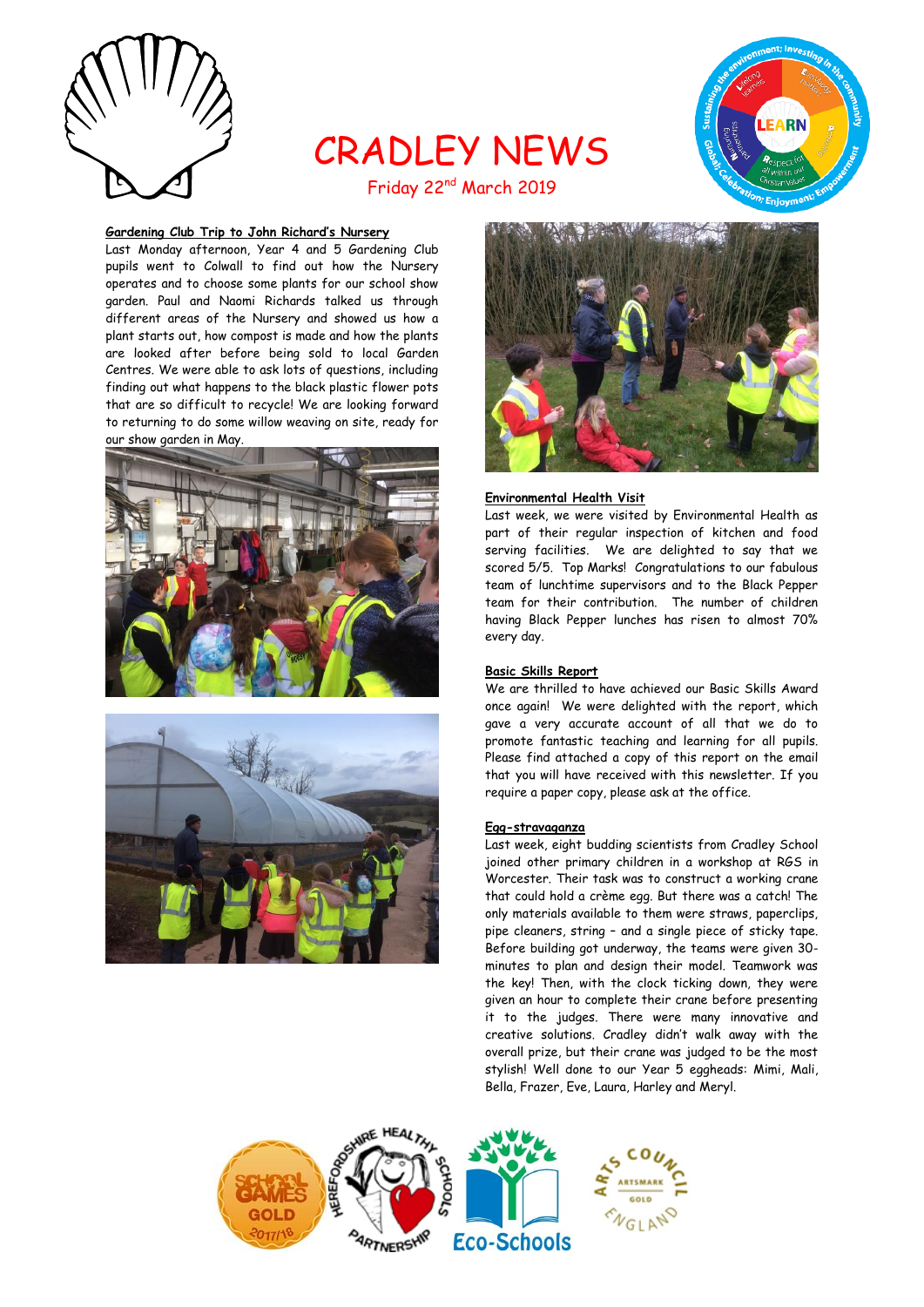# **Healthy Schools Week**

Next week is Healthy School's Week and we are looking forward to getting our bodies moving and our minds focused. We have got lots going on: Sports Crew will be running a "Wake up shake up" every morning at 8.40, which both parents and children are invited to; Each class will all be undertaking a yoga session on Tuesday; We will have a mix up morning on Thursday, where all the classes will be muddled up and they will undertake sessions about healthy eating, mindfulness and fitness and we will also be getting moving in class throughout the week.

# **Thrive Update**

As Mrs Gleaves and Miss Guy are nearing the end of their Thrive training, we would like to update you about what it involves. Thrive is a play-based approach, supporting children's emotional and social development derived from heavily researched information about attachment theory, neuroscience and child development and the arts. We allow the children opportunities to explore their thoughts and emotions through play, which has been scientifically proven to help communication and expression of feelings, without having to verbalise them. It also gives children a sense of fun and joy which supports the release of happy hormones and gives time for negative hormones to be released from their body, helping to build the neuropathways between the left and right sides of the brain. If your child joins these sessions, we hope they will feel they've had an opportunity to play and use this support without necessarily being made aware of the underlining reason for them. So far, we've had a very positive response to those that we've run.

#### **Comic Relief**

The School Council are delighted to say that we raised the total of £110 for Comic Relief. Thank you to everyone for supporting this worthwhile cause

# **FOCS**

FOCS are running the Easter Colouring Competition again this year. We will be sending out the colouring forms next week. We are asking pupils to colour in an Easter Scene using bright spring colours then hand them back into School by Friday  $5<sup>th</sup>$  April to enter the competition. It is only £1 per entry. Every child who enters will receive a small prize. The winner from each year group will get an Easter Egg. All prizes will be given out by 12th April. Please support the school by entering the competition.

We had a very productive meeting last week at the newly refurbished Red Lion. If anyone wants a copy of the minutes, please speak to Sarah Jeffries or Reception and we can email them to you. We are desperately looking for volunteers to help with various activities coming up over the next few months. We are looking for people to help with the Friday Tuck Shop - there will be a rota so that no one has to commit to looking after it every week. We

also need people to help start organising the Summer Fair - if volunteers can each take on a small job, then we quickly and effectively plan a fantastic fun afternoon for all the students. Sadly, we've had to cancel two fundraising events already this year due because of a lack of volunteers.

The next FOCS meeting will be W/C 8th April at the Red Lion.

#### **Football Club**

There will be no Football Club on Tuesday 26<sup>th</sup> March. Apologies for any inconvenience this may cause.

#### **Mothering Sunday Service**

St James' Church Cradley are looking for children to take part in their Mothering Sunday Service at 10.30 am on Sunday 31st March. It will be a fun, active service for all ages. If your child would like to be involved in any way - especially reading prayers - please let Mrs Jones or Mrs Booth know as soon as possible. Mrs Copp, Chair of Governors, can then allocate readings and jobs in advance.

#### **Social Media**

Just a reminder that parents should not put photos of Cradley schoolchildren who are not their own on any form of social media. You do not have permission to do so.

# **Parish Council Big Spring Clean**

The Spring Clean is planned for the Saturday 6th April between 10 am - 2pm. Anyone can turn up and help, litter pickers, bags, gloves and hi vis jackets will be available to borrow.

You can litter pick at any time between 10am and 2 pm for half an hour or longer from any one of our 3 bases at Storridge Village Hall, Cradley School or Chapel Lane Recreation Ground. This is a nationwide event promoted by the Keep Britain Tidy Group and run with support from Herefordshire County Council and the Great Herefordshire Spring Clean. For further information please go to [www.herefordshire.gov.uk](http://www.herefordshire.gov.uk/) and [www.keepbritaintidy.org.uk](http://www.keepbritaintidy.org.uk/)

#### **Water Bottles**

Please can you ensure that children come to school with a named water bottle. It is really important that they are able to hydrate during the day.

#### **After School Club Film Night**

Just a reminder that the next After School Club film night takes place on Wednesday  $27<sup>th</sup>$  March. They will be showing the film Ponyo. Please book your child in on School Money as normal, thank you.

![](_page_1_Picture_24.jpeg)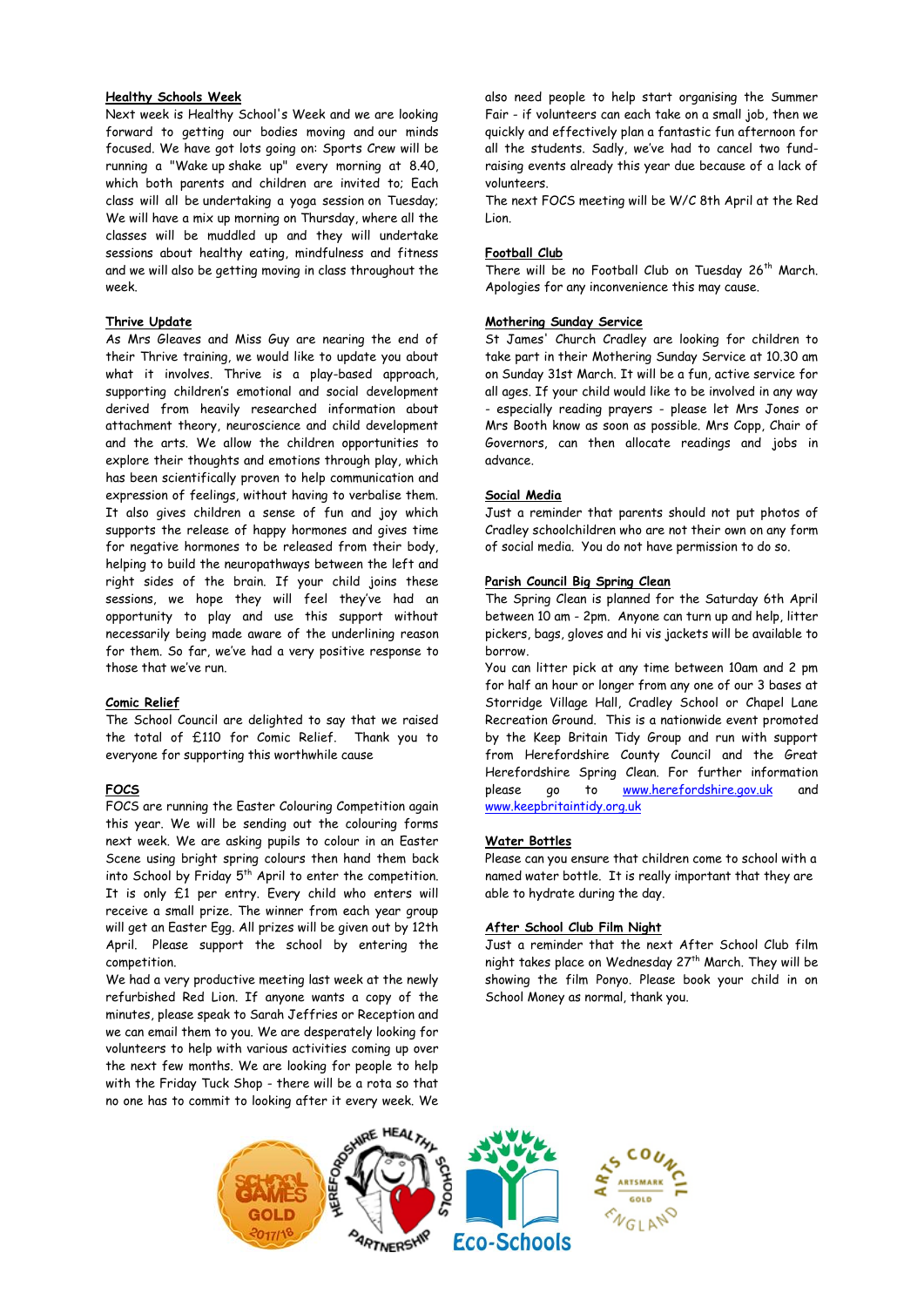# **Nursery**

This week in Nursery we have visited China! On Monday Carol started off our exciting week with some dragon dancing and ribbon dancing in P.E. Our story of the week has been The Tiger who Came to Tea. We have all enjoyed talking about what we would feed the tiger if he popped into our house for a bite to eat. During stay-andplay on Tuesday we made Chinese fans with glittery gold paint and ribbon. On Wednesday, Lauren helped us to make Chinese lanterns - with lots of glitter! - to take home. We finished off our week in China with a small Chinese buffet with Katrina, trying lots of different Chinese food.

![](_page_2_Picture_2.jpeg)

# **Class 1**

This week we have enjoyed Rev Ward's assembly on Humility in the animal world and how the little penguin in his story offered to help his animal friends learn to swim, rather than bragging about being the best swimmer, even when his friends weren't always as kind. Mrs Jones taught us about the Jewish Festival, Shabbat in RE. In Science we have been noting the changes to our sunflower seeds which we planted last week. We have been out and about in the kitchen garden and greenhouse to see what is planted in the beds this time of year. We have been looking at the changes to the environment now that Spring has sprung. We have also been learning about allotments - what they are used for and why - as well as taking a closer look at fruit and vegetables and where they come from. In PE we have continued with our Dance in Motion sessions and moved on to our new skill, seated balance, in real PE. We are looking forward to our Healthy Schools Mix up Day next Thursday!

![](_page_2_Picture_5.jpeg)

#### **Class 2**

This week Class 2 we have been thinking about Easter in our RE lessons. We made woven palm leaves and collages of the Last Supper. We also thought about which colour might represent different feels. In Maths Year 2 have been solving multiplication problems and Year 1 have been comparing numbers. In English Year 2 have been writing letters to the zoo and Year 1 have been focusing on phonics, grammar and spelling.

#### **Class 3**

With just one week of swimming lessons left and Easter and summer holidays around the corner, Class 3 have been checking out safety when swimming in pools, lakes and at the sea side, making sure they are aware of what the different flags mean. In further preparation for Easter, they have also begun embroidery sewing. We are hoping to turn them into cards - a challenge indeed! In Maths they have been checking out multiplication and division and in English apostrophes have been the order of the day, both of omission and possession, singular and plural.

![](_page_2_Picture_10.jpeg)